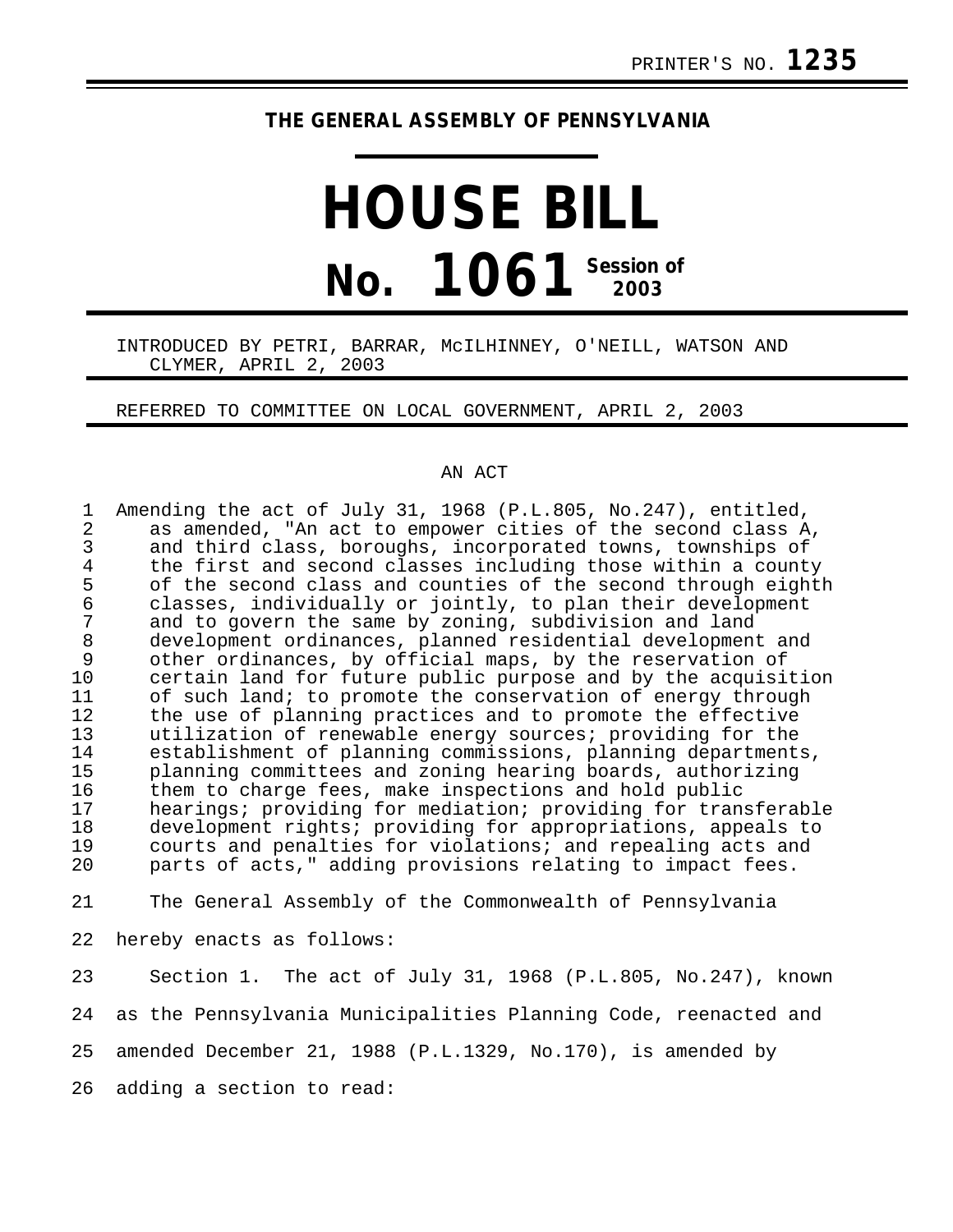| 1  | Section 501.1-A. Prohibition of New Transportation Impact        |
|----|------------------------------------------------------------------|
| 2  | Fees.--Any municipality which has adopted on or before the       |
| 3  | effective date of Article V-B an ordinance authorizing the       |
| 4  | imposition of impact fees for funding transportation capital     |
| 5  | improvements in accordance with this article may continue to     |
| 6  | assess and collect the impact fees pursuant to this article. Any |
| 7  | municipality which, as of the effective date of Article V-B, has |
| 8  | not adopted an impact fee ordinance in accordance with this      |
| 9  | article, is prohibited from adopting an ordinance authorizing    |
| 10 | the imposition of impact fees for funding transportation capital |
| 11 | <u>improvements in accordance with Article V-A.</u>              |
| 12 | Section 2. The act is amended by adding an article to read:      |
| 13 | ARTICLE V-B                                                      |
| 14 | DEVELOPMENT IMPACT FEES                                          |
| 15 | Section 501-B. Legislative findings and intent.                  |
| 16 | The General Assembly finds and declares as follows:              |
| 17 | (1) It is the public policy of this Commonwealth to              |
| 18 | protect the public health, safety and general welfare of its     |
| 19 | citizens by providing an equitable program for the planning      |
| 20 | and financing of public facilities to serve new growth and       |
| 21 | development and to authorize school districts and                |
| 22 | municipalities to assess, impose, levy and collect fees as       |
| 23 | defined herein as impact fees for all new development within     |
| 24 | their jurisdictional limits.                                     |
| 25 | By enacting this article, the General Assembly<br>(2)            |
| 26 | intends to encourage and promote each of the following:          |
| 27 | Adequate public facilities to serve new growth<br>(i)            |
| 28 | and development.                                                 |
| 29 | Orderly growth and development that does not<br>$(i$ ii)         |
| 30 | place an undue financial burden upon existing taxpayers.         |

20030H1061B1235 - 2 -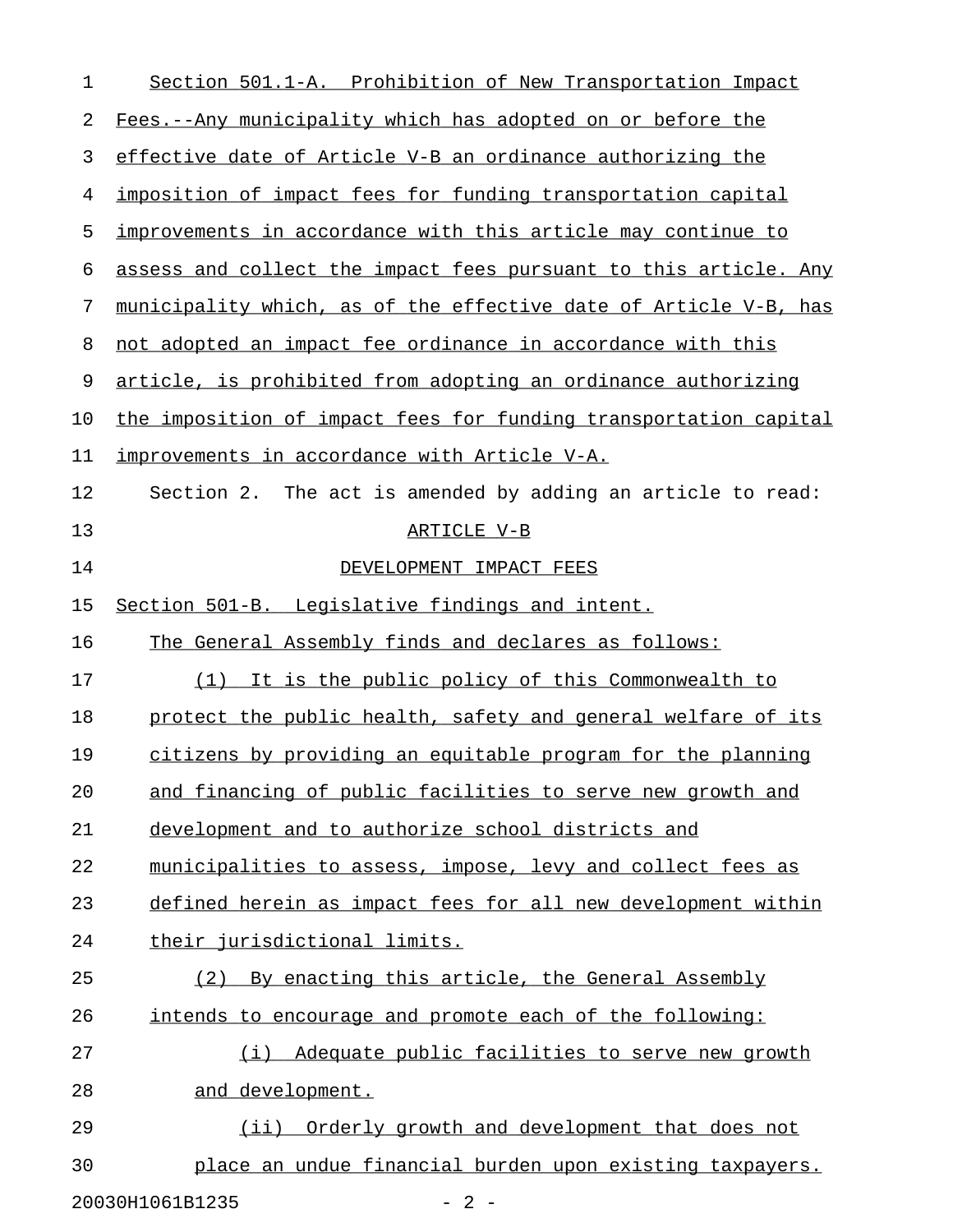| 1  | (iii) Standards for apportioning the fair share of               |
|----|------------------------------------------------------------------|
| 2  | the cost of new or upgraded public facilities that serve         |
| 3  | new growth and development among those who will benefit          |
| 4  | by permitting school districts and municipalities to:            |
| 5  | <u>adopt development impact fee ordinances; and</u><br>(A)       |
| 6  | (B) impose development impact fees.                              |
| 7  | Section 502-B. Definitions.                                      |
| 8  | The following words and phrases when used in this article        |
| 9  | shall have the meanings given to them in this section unless the |
| 10 | context clearly indicates otherwise:                             |
| 11 | "Capital improvement costs." Costs incurred to provide           |
| 12 | capital improvements to serve new development, including costs   |
| 13 | for planning, design and construction, land acquisition,         |
| 14 | improvement, design and engineering related thereto, including,  |
| 15 | but not limited to, the construction contract price, surveying   |
| 16 | and engineering fees, related land acquisition costs, including  |
| 17 | land purchases, court awards and costs, attorney fees and expert |
| 18 | witness fees, and expenses incurred for qualified staff of any   |
| 19 | engineer, planner, architect, landscape architect or financial   |
| 20 | consultant for preparing or updating the capital improvement     |
| 21 | program and administrative costs related thereto, provided that  |
| 22 | such administrative costs shall not exceed 3% of the total       |
| 23 | amount of the costs. Projected interest charges and other        |
| 24 | finance costs may be included if the impact fees are to be used  |
| 25 | for the payment of principal and interest on bonds, notes or     |
| 26 | other financial obligations issued by or on behalf of the        |
| 27 | governmental entity to finance capital improvements. Capital     |
| 28 | improvement costs may include up to one year's start-up costs    |
| 29 | related to the operation of a capital improvement, including the |
| 30 | costs of hiring and training additional personnel, acquiring     |
|    | 20030H1061B1235<br>$-3 -$                                        |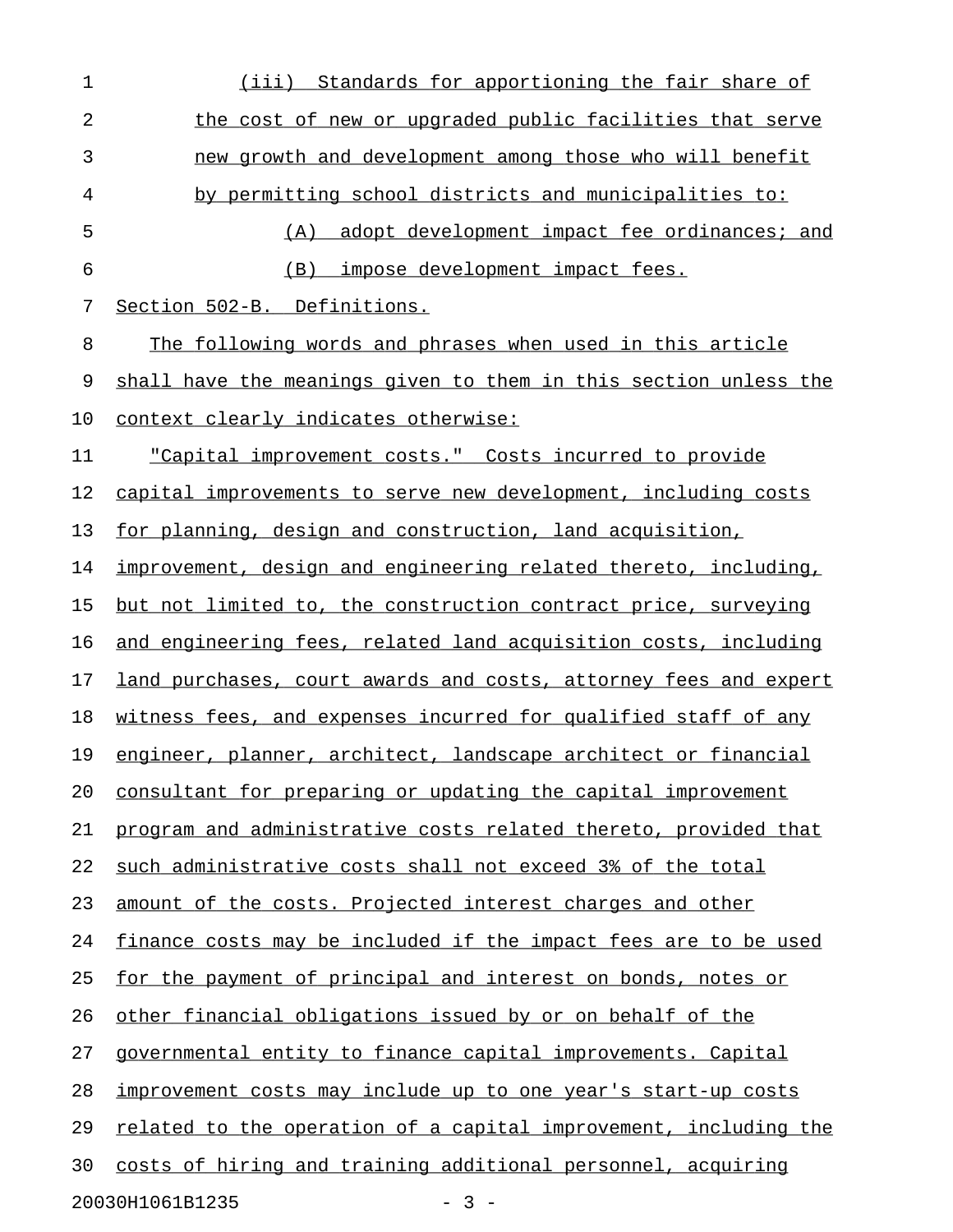| $\mathbf 1$ | additional insurance and providing additional transportation.      |
|-------------|--------------------------------------------------------------------|
| 2           | Capital improvement costs do not include routine and periodic      |
| 3           | maintenance expenditures or other operating costs.                 |
| 4           | <u>"Capital improvement program." That plan to be adopted by a</u> |
| 5           | governmental entity setting out the need for public facility       |
| 6           | capital improvements, the costs of the improvements and proposed   |
| 7           | funding sources. A capital improvement program must cover at       |
| 8           | least a five-year period and shall be reviewed at least every      |
| 9           | five years.                                                        |
| 10          | <u>"Capital improvements." Improvements and equipment that</u>     |
| 11          | increase or improve the service capacity of a public facility      |
| 12          | and that have a useful life to ten years or more.                  |
| 13          | "Governmental entity." A municipality or a school district.        |
| 14          | <u>"Impact fee." The charge imposed upon new development by a</u>  |
| 15          | governmental entity to fund all or a portion of the public         |
| 16          | facility's capital improvement costs affected by the new           |
| 17          | development from which it is collected.                            |
| 18          | <u> "Municipal facilities."</u>                                    |
| 19          | (1) Police, emergency medical, rescue and fire                     |
| 20          | protection facilities and equipment.                               |
| 21          | (2) Park and recreation facilities and equipment. The              |
| 22          | authority to impose impact fees for park and recreation            |
| 23          | purposes in accordance with this article shall be in addition      |
| 24          | to and shall not restrict the power of a municipality to           |
| 25          | require the construction of recreational facilities or the         |
| 26          | dedication of land, or fees in lieu thereof, in accordance         |
| 27          | with section 503(11).                                              |
| 28          | "Municipality." A municipality, excluding a county, as those       |
| 29          | terms are defined in section 107.                                  |
| 30          | "New development." Any commercial, industrial or residential       |

20030H1061B1235 - 4 -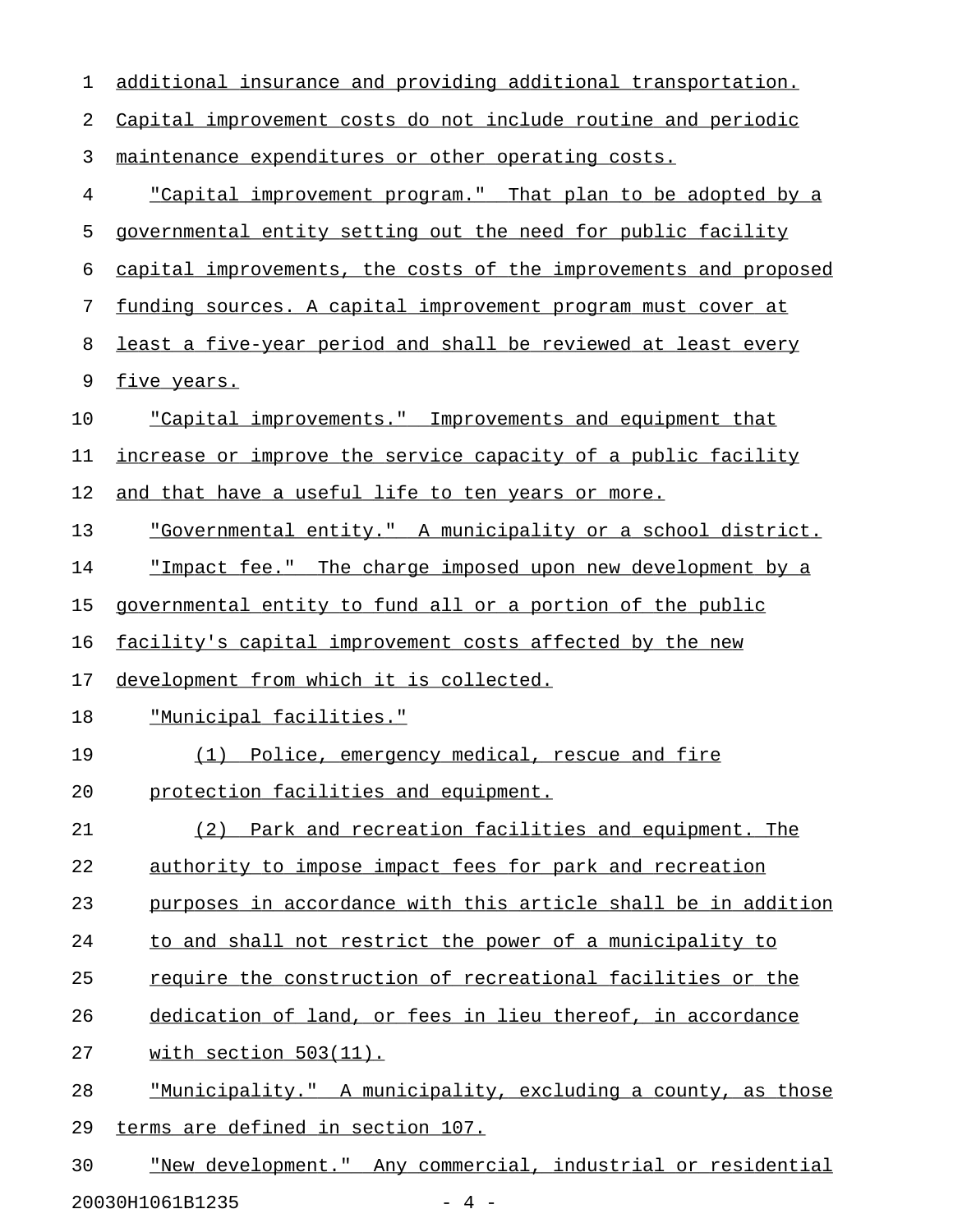| 1  | or other project that involves new construction, enlargement,    |
|----|------------------------------------------------------------------|
| 2  | reconstruction, redevelopment, relocation or structural          |
| 3  | alteration which is reasonably expected to generate additional   |
| 4  | need for public facility capital improvements.                   |
| 5  | "Ordinance." Not only a legislative act of a municipality,       |
| 6  | but also a resolution of a school district. An ordinance adopted |
| 7  | under this article shall be enacted pursuant to the procedures   |
| 8  | provided in section 608.                                         |
| 9  | "Proportionate share." That portion of the capital               |
| 10 | improvement costs that reasonably relates to the service demands |
| 11 | and needs of the new development.                                |
| 12 | "Public facilities."                                             |
| 13 | <u>With regard to school districts and school</u><br>(1)         |
| 14 | facilities.                                                      |
| 15 | With regard to municipalities and municipal<br>(2)               |
| 16 | facilities.                                                      |
| 17 | "School district." A school district of any class, except a      |
| 18 | school district of the first class or a school district of the   |
| 19 | first class A.                                                   |
| 20 | "School facilities." Public schools and equipment.               |
| 21 | Section 503-B. Grant of power.                                   |
| 22 | The governing body of a governmental entity, in accordance       |
| 23 | with the conditions and procedures set forth in this article,    |
| 24 | may enact, amend and repeal an ordinance authorizing the         |
| 25 | assessment and collection of impact fees.                        |
| 26 | Section 504-B. Calculation of impact fees.                       |
| 27 | Needs assessment. -- The governmental entity considering<br>(a)  |
| 28 | the adoption of impact fees shall conduct a needs assessment for |
| 29 | the type of public facility or public facilities for which       |
| 30 | impact fees are to be levied. The needs assessment shall         |
|    |                                                                  |

20030H1061B1235 - 5 -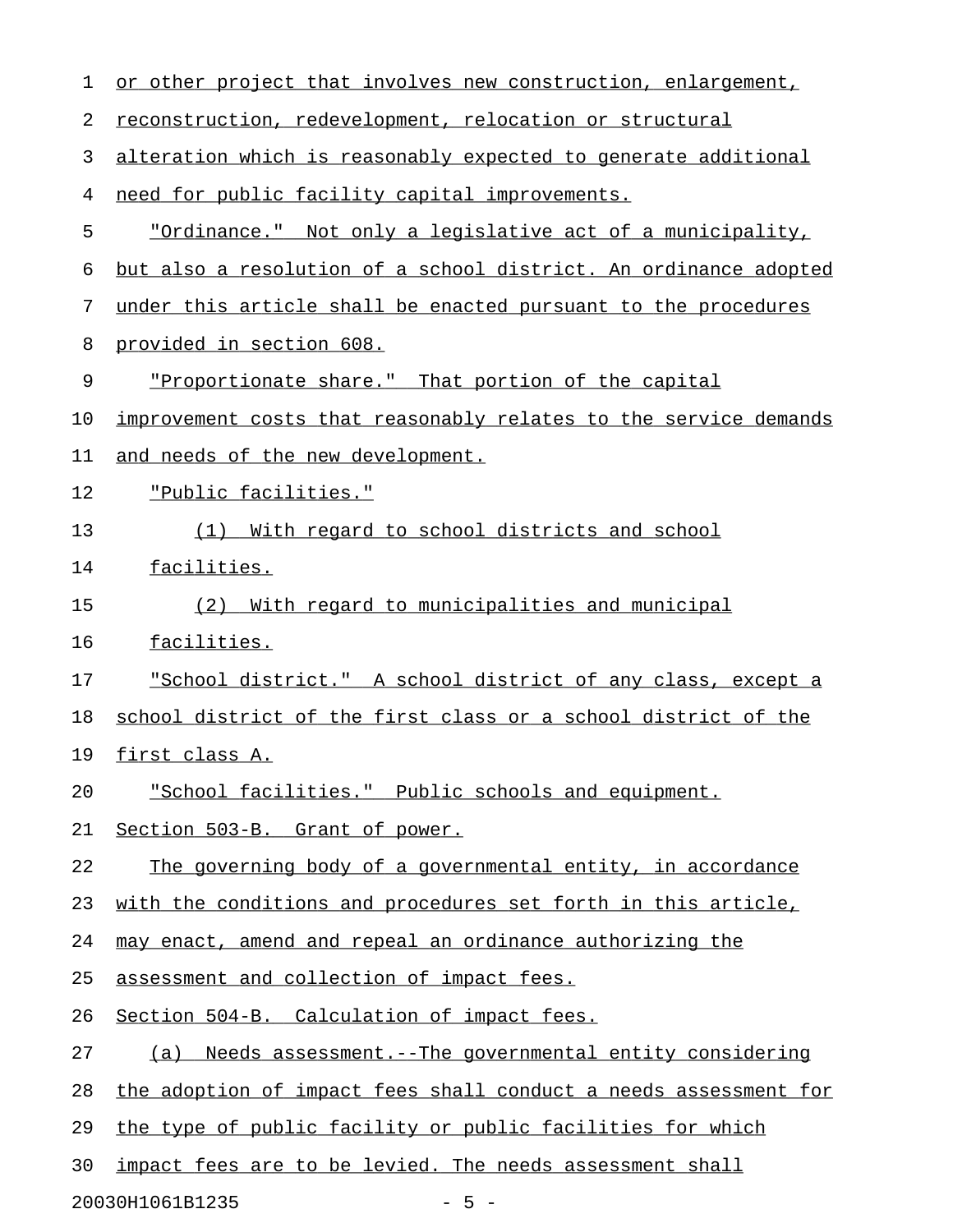| 1  | identify levels of service standards and projected public       |
|----|-----------------------------------------------------------------|
| 2  | facilities capital improvements needs and distinguish existing  |
| 3  | needs and deficiencies from future needs. The findings of this  |
| 4  | document shall be adopted by ordinance of the governmental      |
| 5  | entity.                                                         |
| 6  | (b)<br>Public availability.--The data sources and methodology   |
| 7  | upon which needs assessments and impact fees are based shall be |
| 8  | made available to the public upon request.                      |
| 9  | (c) Accounting principles.--The amount of each impact fee       |
| 10 | imposed shall be based upon the actual cost of public facility  |
| 11 | expansion or improvements, or reasonable estimates of the cost, |
| 12 | to be incurred by the governmental entity as a result of new    |
| 13 | development. The calculation of each impact fee shall be in     |
| 14 | accordance with generally accepted accounting principles.       |
| 15 | Requirements.--An impact fee shall meet the following<br>(d)    |
| 16 | requirements:                                                   |
| 17 | The amount of the fee must be reasonably related to<br>(1)      |
| 18 | or reasonably attributable to the new development's share of    |
| 19 | the cost of capital improvements made necessary by the new      |
| 20 | development.                                                    |
| 21 | The impact fees imposed must not exceed a<br>(2)                |
| 22 | proportionate share of the costs incurred or to be incurred     |
| 23 | by the governmental entity in accommodating the development.    |
| 24 | The following factors shall be considered in determining a      |
| 25 | proportionate share of public facilities capital improvement    |
| 26 | costs:                                                          |
| 27 | (i) The need for public facilities capital                      |
| 28 | improvements required to serve new development, based on        |
| 29 | a capital improvements program that shows deficiencies in       |
| 30 | capital facilities serving existing development, and the        |
|    | 20030H1061B1235<br>$-6-$                                        |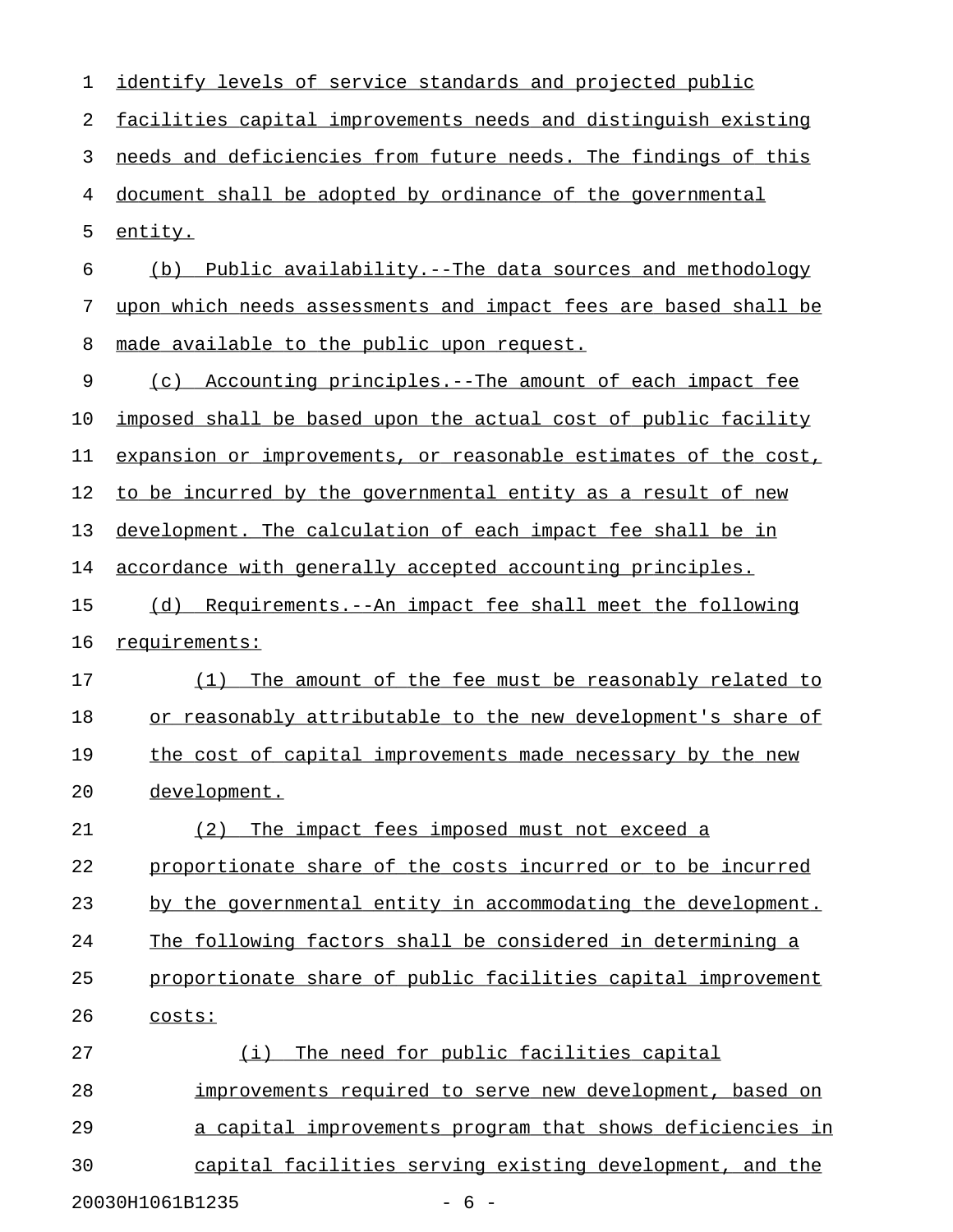| other than impact fees, by which any existing<br>means,         |
|-----------------------------------------------------------------|
| deficiencies will be eliminated within a reasonable             |
| period of time and that shows additional demands                |
| anticipated to be placed on specified capital facilities        |
| by new development.                                             |
| (iii)<br>The extent to which new development is required        |
| to contribute to the cost of system improvements in the         |
| future.                                                         |
| Section 505-B. Collection and expenditure of impact fees.       |
| Related to benefits.--The collection and expenditure of<br>(a)  |
| impact fees must be reasonably related to the benefits accruing |
| to the development against which the fees are assessed. The     |
| ordinance shall impose the following requirements:              |
| Upon collection, impact fees must be deposited in a<br>(1)      |
| special proprietary fund, which shall be invested with all      |
| interest accruing to the trust fund.                            |
| Within eight years of the date of collection, impact<br>(2)     |
| fees shall be expended or encumbered for the construction of    |
| public facilities capital improvements of reasonable benefit    |
| to the development paying the fees and that are consistent      |
| with the capital improvement program.                           |
| Where the expenditure or encumbrance of fees is not<br>(3)      |
| feasible within eight years, the governmental entity may        |
| retain impact fees for a longer period of time if there are     |
| compelling reasons for the longer period. In no case shall      |
| impact fees be retained longer than 12 years.                   |
| (b) Restrictions.--The following restrictions shall apply to    |
| the assessment and collection of impact fees:                   |
| Impact fees imposed pursuant to the authority<br>(1)            |
| granted in this article shall be assessed upon the issuance     |
|                                                                 |

20030H1061B1235 - 7 -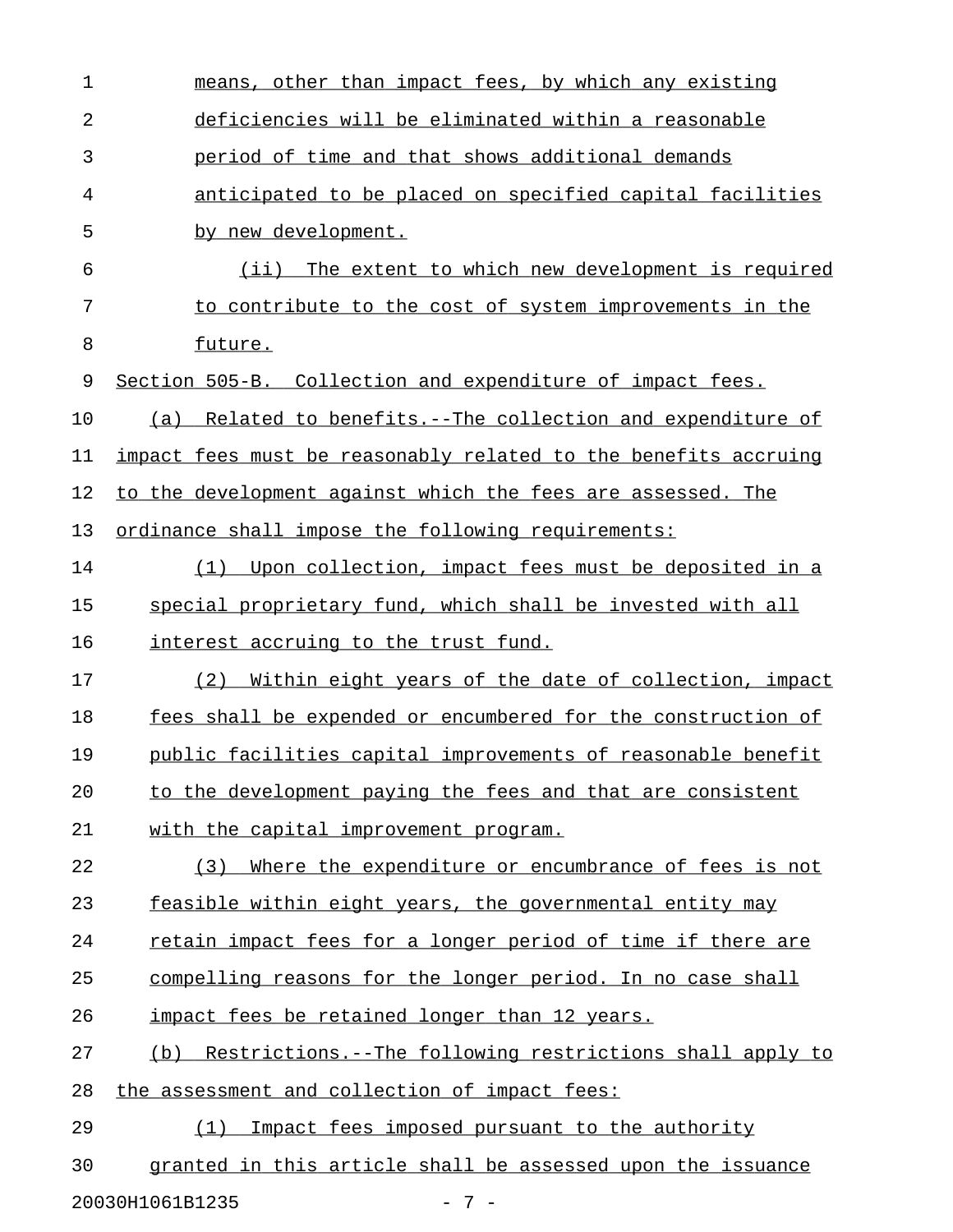1 of a building permit or other appropriate permission to 2 proceed with development.

3 (2) Except as provided in paragraph (3), impact fees 4 imposed pursuant to the authority granted in this article 5 shall be collected in full upon the issuance of certificate 6 of occupancy or other final action authorizing the intended 7 use of a structure.

8 (3) If, pursuant to the authority granted in this 9 article, an impact fee is assessed against a residential 10 development in which one or more dwellings are to be conveyed 11 to a purchaser or purchasers other than the developer, the 12 governmental entity shall assess a portion of the impact fee 13 on a pro rata basis upon each dwelling to be conveyed to a 14 purchaser other than the developer and the prorated amount 15 shall be collected from the purchaser of the dwelling at the 16 time of closing or settlement. 17 (4) Assessed impact fees shall constitute a lien in 18 accordance with this paragraph: 19 (i) Except as provided in subparagraph (ii), an 20 assessed impact fee shall constitute a lien on the new 21 development against which it is imposed, and the lien 22 shall continue until the impact fee is paid in full.

23 (ii) If an impact fee is to be collected on a pro 24 rata basis in accordance with paragraph (3), only the 25 prorated amount of the fee to be paid by the purchaser of 26 a dwelling shall constitute a lien on that dwelling, and 27 the lien shall continue until the prorated amount is paid 28 in full.

29 (c) Recoupment of costs.--A governmental entity may recoup 30 costs of excess capacity in capital facilities constructed after 20030H1061B1235 - 8 -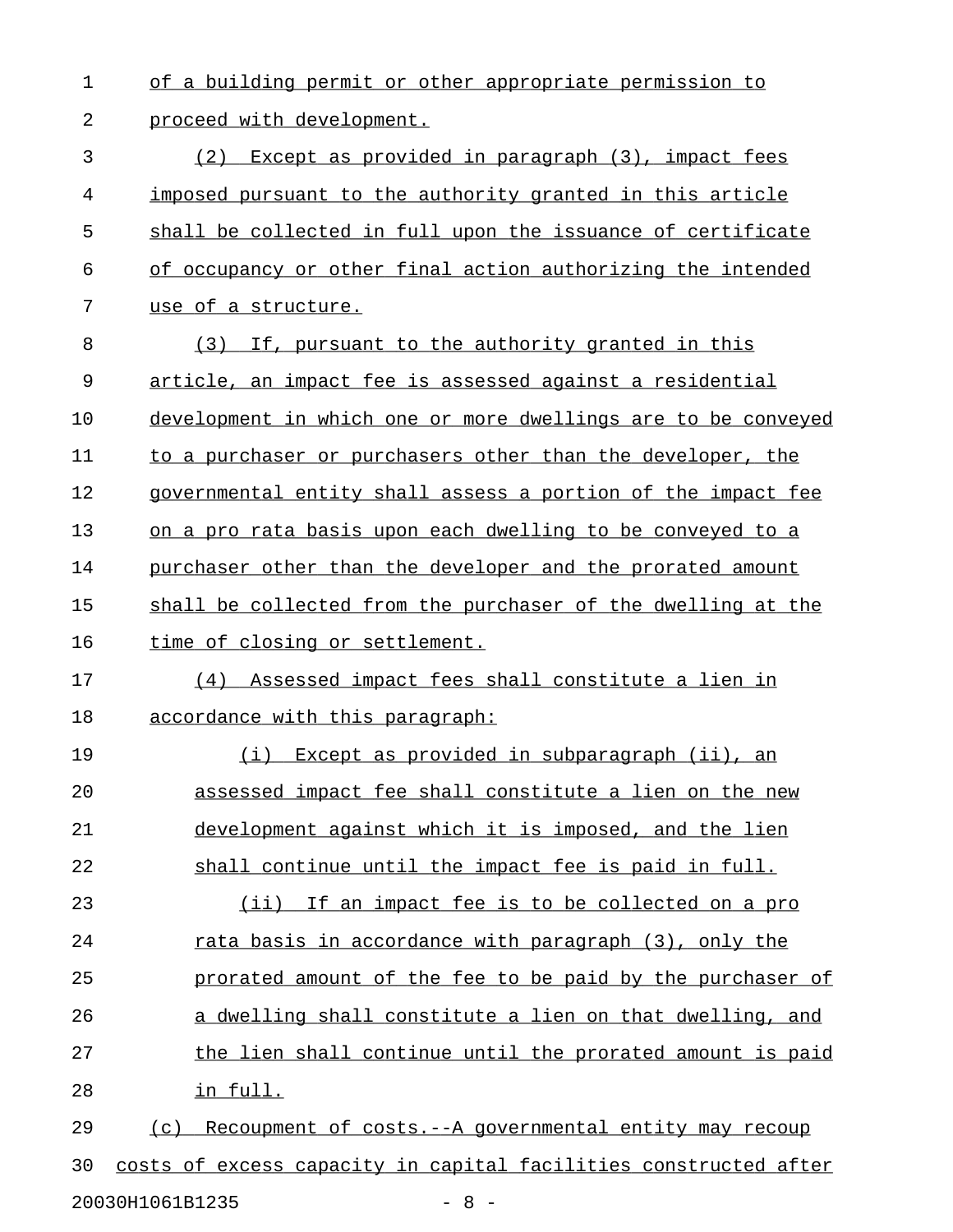| 1  | the effective date of this article, where the excess capacity    |
|----|------------------------------------------------------------------|
| 2  | has been provided in anticipation of the needs of new            |
| 3  | development, by requiring impact fees for that portion of the    |
| 4  | facilities constructed for future users. The need to recoup      |
| 5  | costs for excess capacity must have been documented by a         |
| 6  | preconstruction assessment that demonstrated the need for the    |
| 7  | excess capacity. The fees imposed to recoup the costs to provide |
| 8  | the excess capacity must be based on the governmental entity's   |
| 9  | actual cost of acquiring, constructing or upgrading the facility |
| 10 | and must be no more than a proportionate share of the costs to   |
| 11 | provide the excess capacity. That portion of an impact fee       |
| 12 | deemed recoupment is exempt from provisions of section 504-      |
| 13 | $B(a)(2)$ .                                                      |
| 14 | (d) In lieu of payments.--Governmental entities may accept       |
| 15 | the dedication of land or the construction of public facilities  |
| 16 | in lieu of payment of impact fees provided that:                 |
| 17 | The need for the dedication or construction is<br>(1)            |
| 18 | clearly documented in the government entity's capital            |
| 19 | <u>improvement program or comprehensive plan.</u>                |
| 20 | The land proposed for dedication for the facilities<br>(2)       |
| 21 | to be constructed is determined to be appropriate for the        |
| 22 | proposed use by the governmental entity.                         |
| 23 | Formulas or procedures for determining the worth of<br>(3)       |
| 24 | proposed dedications or constructions are established.           |
| 25 | (e) Exemptions.--The following exemptions shall apply:           |
| 26 | Impact fees shall not be imposed for remodeling,<br>(1)          |
| 27 | rehabilitation or similar improvements to an existing            |
| 28 | structure, or rebuilding a damaged structure, unless there is    |
| 29 | an increase in the number of dwelling units or any other         |
| 30 | measurable unit for which an impact fee is collected. Impact     |
|    | $-9-$<br>20030H1061B1235                                         |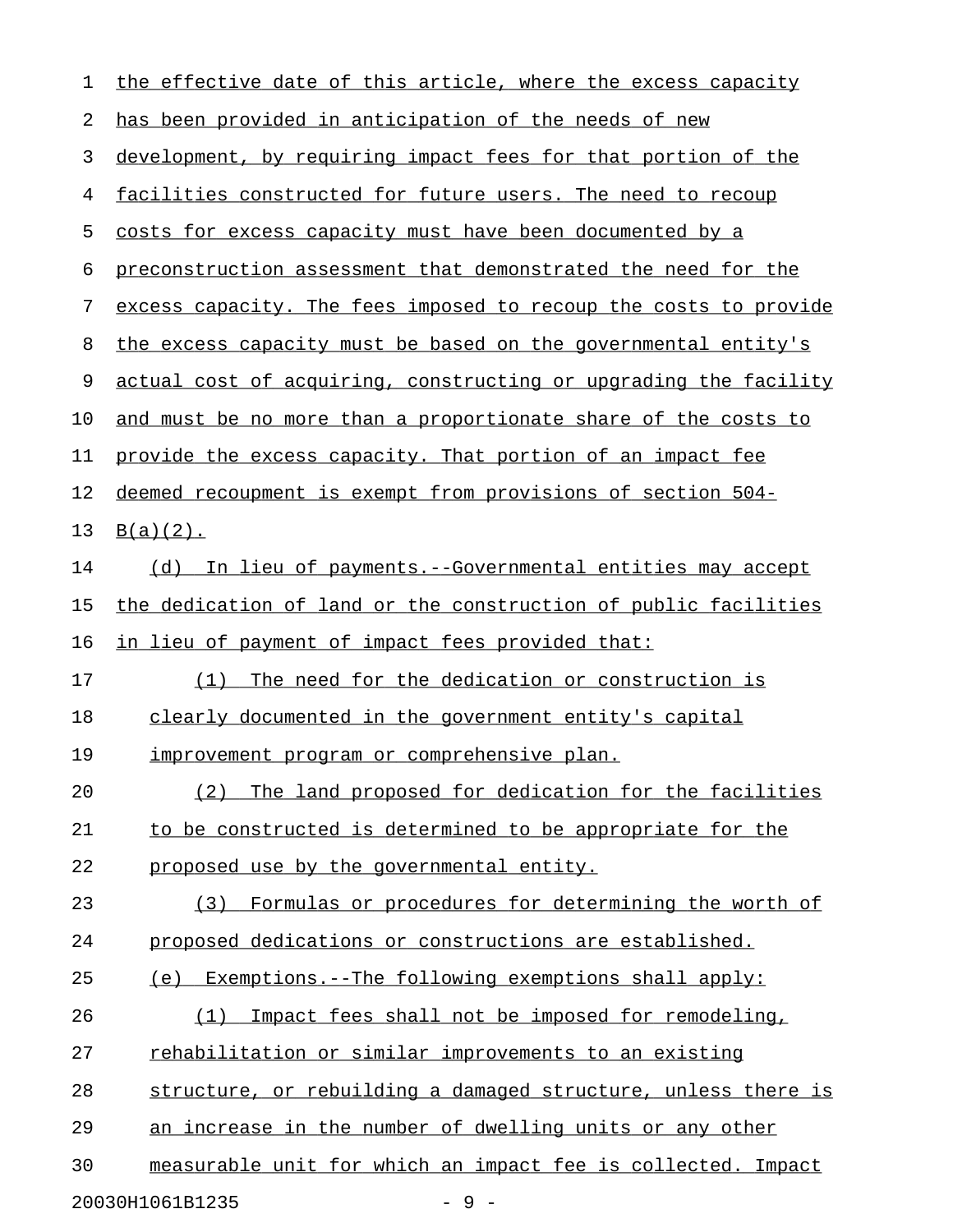| 1  | fees may be imposed when property which is owned or              |
|----|------------------------------------------------------------------|
| 2  | controlled by Federal Government or State government is          |
| 3  | converted to private ownership or control.                       |
| 4  | Nothing in this article shall prevent a government<br>(2)        |
| 5  | entity from granting any exemptions which it deems               |
| 6  | appropriate, including reducing or eliminating impact fees on    |
| 7  | affordable housing units for low-income or moderate-income       |
| 8  | individuals.                                                     |
| 9  | Section 506-B. Refund of impact fees.                            |
| 10 | Amount of refund.--If impact fees are not expended or<br>(a)     |
| 11 | encumbered within the period established in section 504-B, the   |
| 12 | governmental entity shall refund to the fee payer or his or her  |
| 13 | successors the amount of the fee paid and accrued interest. The  |
| 14 | governmental entity shall send the refund to the fee payer at    |
| 15 | the last known address by any form of mail requiring a receipt   |
| 16 | signed by the fee payer or an authorized agent within one year   |
| 17 | of the date on which the right to claim a refund arises. If the  |
| 18 | refund is returned unclaimed, the governmental entity shall      |
| 19 | publish notice of the refund once a week for two consecutive     |
| 20 | weeks in a newspaper of general circulation in the county in     |
| 21 | which the governmental entity is located. All refunds due and    |
| 22 | not claimed within one year after notification as provided in    |
| 23 | this section shall be retained by the municipality and may be    |
| 24 | transferred to the General Fund and used for any public purpose. |
| 25 | (b) Refund upon termination.--A governmental entity that         |
| 26 | terminates the collection of impact fees for any or all          |
| 27 | categories of public facilities shall refund all unexpended or   |
| 28 | unencumbered funds collected in accordance with the notice       |
| 29 | provisions of subsection (a) and, in addition, shall place a     |
| 30 | notice of the termination and availability of refunds in a       |
|    | 20030H1061B1235<br>$-10 -$                                       |